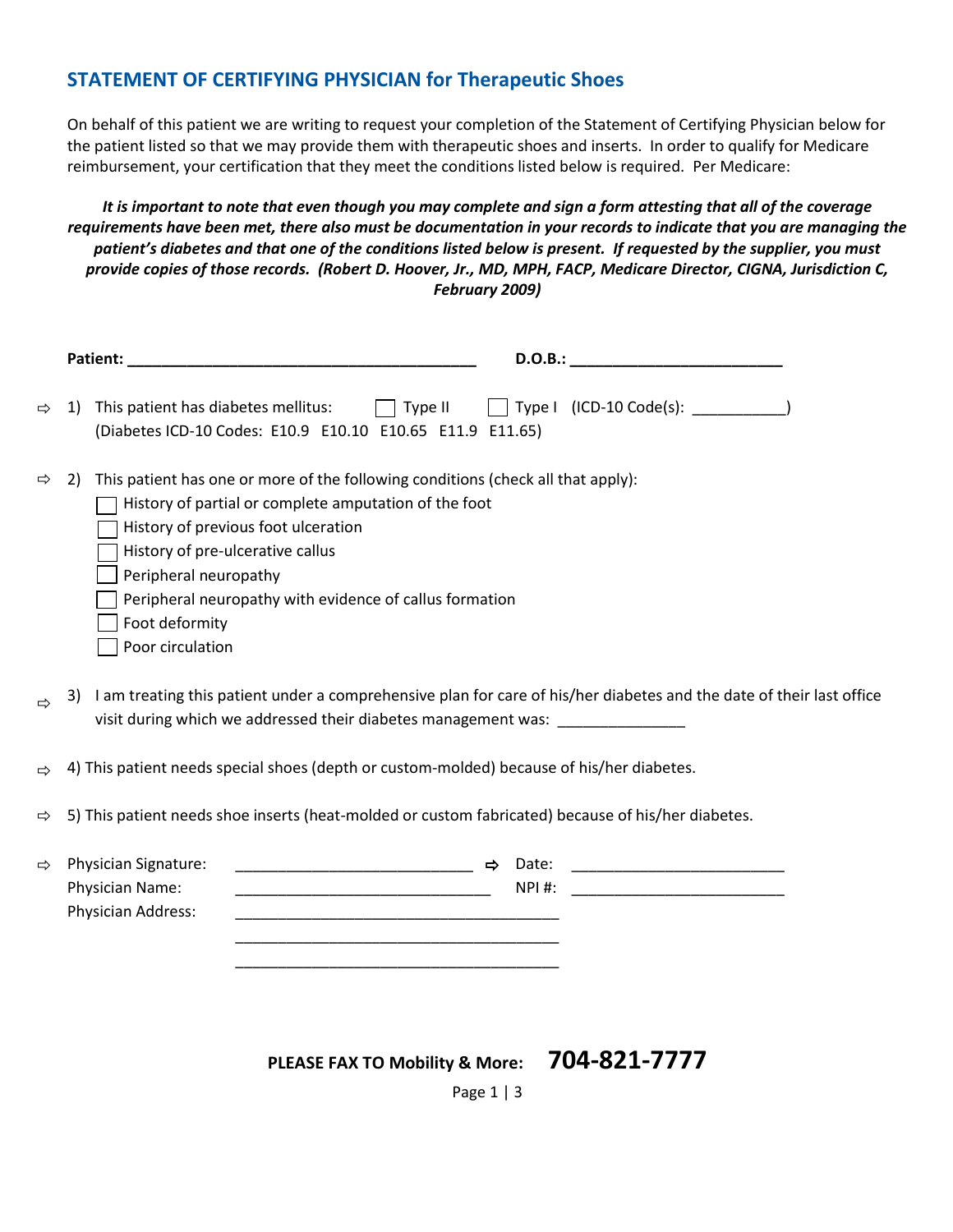## **EXAMINING PHYSICIAN DIAGNOSIS of Qualifying Condition**

| <b>Patient Name:</b> |  |
|----------------------|--|
|                      |  |

**D.O.B:** \_\_\_\_\_\_\_\_\_\_\_\_\_\_\_\_\_\_\_\_\_\_\_\_\_\_\_\_\_\_\_\_\_\_\_\_\_\_\_\_\_\_\_\_\_\_\_\_\_\_\_\_\_\_\_\_\_\_\_

*Examining Physician is currently treating the above patient and has made the diagnosis below as part of an examination of the patient. Based on the patient's diabetes and qualifying condition, Examining Physician is recommending diabetic footwear.*

### **Excerpt from Patient Notes Including Diagnosis of Qualifying Condition**

 $\Rightarrow$ 

Paste Your Diagnosis Notes Here and Sign Below. You may also write "see attached" and fax your patient diagnosis notes on a separate page.

*TIP: Keep your notes brief and avoid extraneous information. Include your diagnosis and description of the qualifying condition and state that your treatment plan includes diabetic shoes and inserts.*

| ⇨ | <b>EXAMINING PHYSICIAN SIGNATURE</b>                                                                                                                                                  | Signature:<br>Print Name: 2008<br>Date:       |
|---|---------------------------------------------------------------------------------------------------------------------------------------------------------------------------------------|-----------------------------------------------|
| ⇨ | <b>PRIMARY CARE PHYSICIAN ACKNOWLEDGMENT</b><br>I have reviewed the above diagnosis and agree with<br>the findings. I am including a copy of this diagnosis in<br>the patient's file. | Signature:<br>Print Name: __________<br>Date: |

# **PLEASE FAX TO Mobility & More: 704-821-7777**

Page 2 | 3